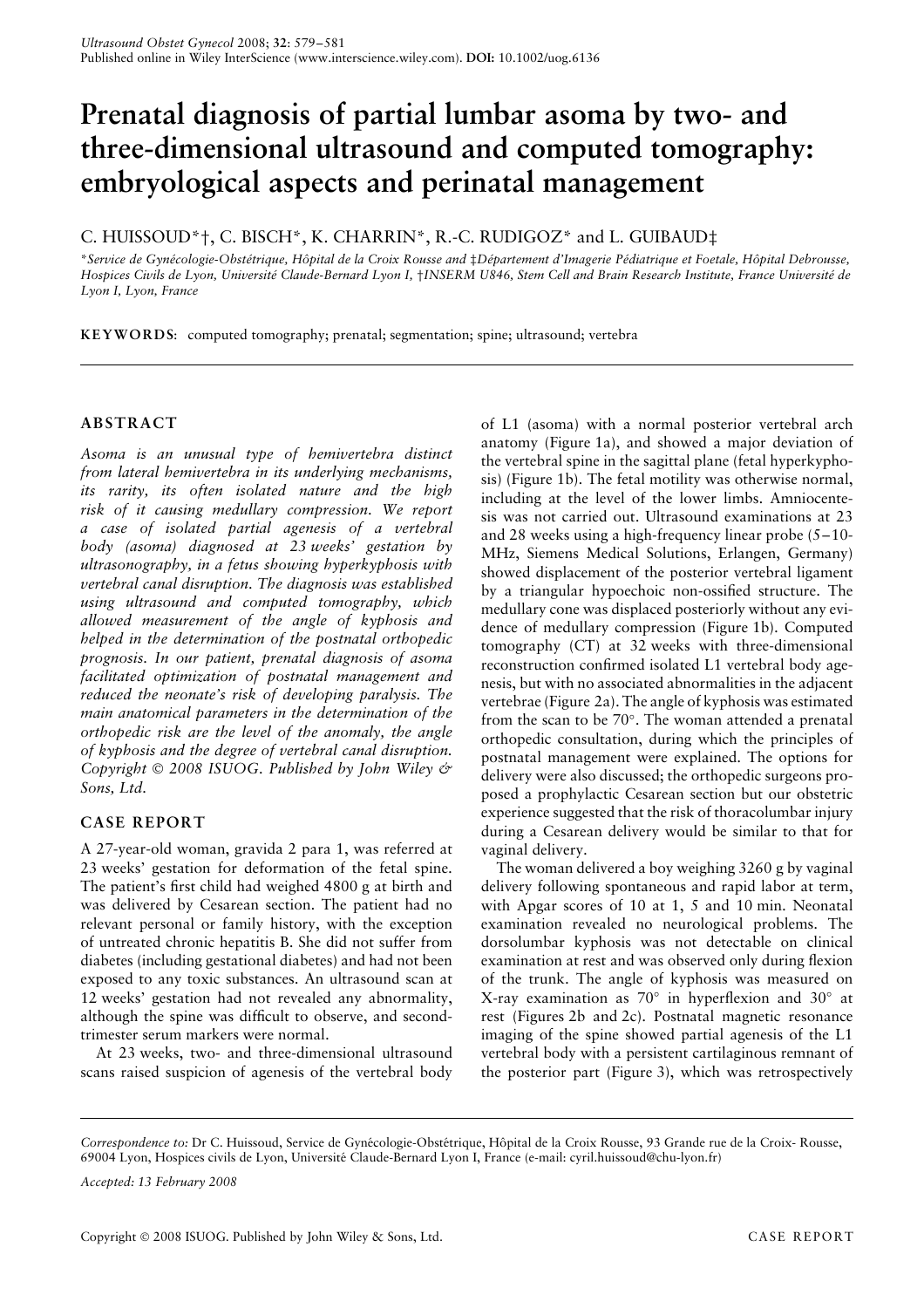

**Figure 1** Ultrasound images of the fetal spine at 23 weeks' gestation. The three-dimensional coronal reconstruction shows the absence of vertebral body L1 (arrow) without induced scoliosis (a), while the two-dimensional sagittal section confirms the absence of the body at the L1 level and the recession of the posterior longitudinal ligaments with respect to the dura mater (arrow) (b).

identified as the triangular non-ossified structure seen on prenatal ultrasound examination. The vertebral spine was stabilized with a corset until arthrodesis could be carried out at 16 months of age.

#### **DISCUSSION**

During embryonic development, the spine forms rapidly from somites derived from the para-axial mesoblast. The somites differentiate into sclerotomes – the medial parts of the somites contributing to osteogenesis – and dermatomyotomes, which are involved in the skin and muscle development of the same metamere. Abnormalities that can lead to hemivertebra may occur at any stage during vertebral development. The first step in vertebra formation is the constitution of a vertebral template via migration of the sclerotome cells around the neural tube. Each pair of sclerotomes (right and left) contributes to the formation of a half-vertebra in the transverse plane and to the formation of an intervertebral disk. Two pairs of sclerotomes are thus involved in the formation of a single vertebra and its adjacent disks<sup>1</sup>. The vertebral template develops through ossification at three points: an anterior median point, giving rise to the vertebral body, and two posterior points, each giving rise to a posterior vertebral hemi-arch. The various parts of the vertebrae (vertebral body, pedicles, processes and blades) are formed before the end of the first trimester of pregnancy, but their definitive fusion and ossification are only completed after birth<sup>1,2</sup>.

Three types of mechanism lead to congenital spinal malformation: (1) defects in closure of the neural tube leading to spinal dysraphism (also known as neural tube defect); (2) abnormalities of mesoblast segmentation for vertebral fusions; and (3) formation abnormalities (hypoplasia and agenesis) resulting in hemivertebra. The defect in formation most often involves the lateral part of the vertebrae (lateral hemivertebra) leading to lateral deformation of the spine and scoliosis, but can involve, as in our case, the



**Figure 2** Three-dimensional bone reconstruction on computed tomography scan of the fetal trunk at 32 weeks' gestation, on which an angle of kyphosis of 70◦ was estimated (a). An identical angle was obtained by postnatal measurement on X-ray imaging in flexion conditions (70°) (b), but at rest the angle of kyphosis was only 30 $\degree$  (c).